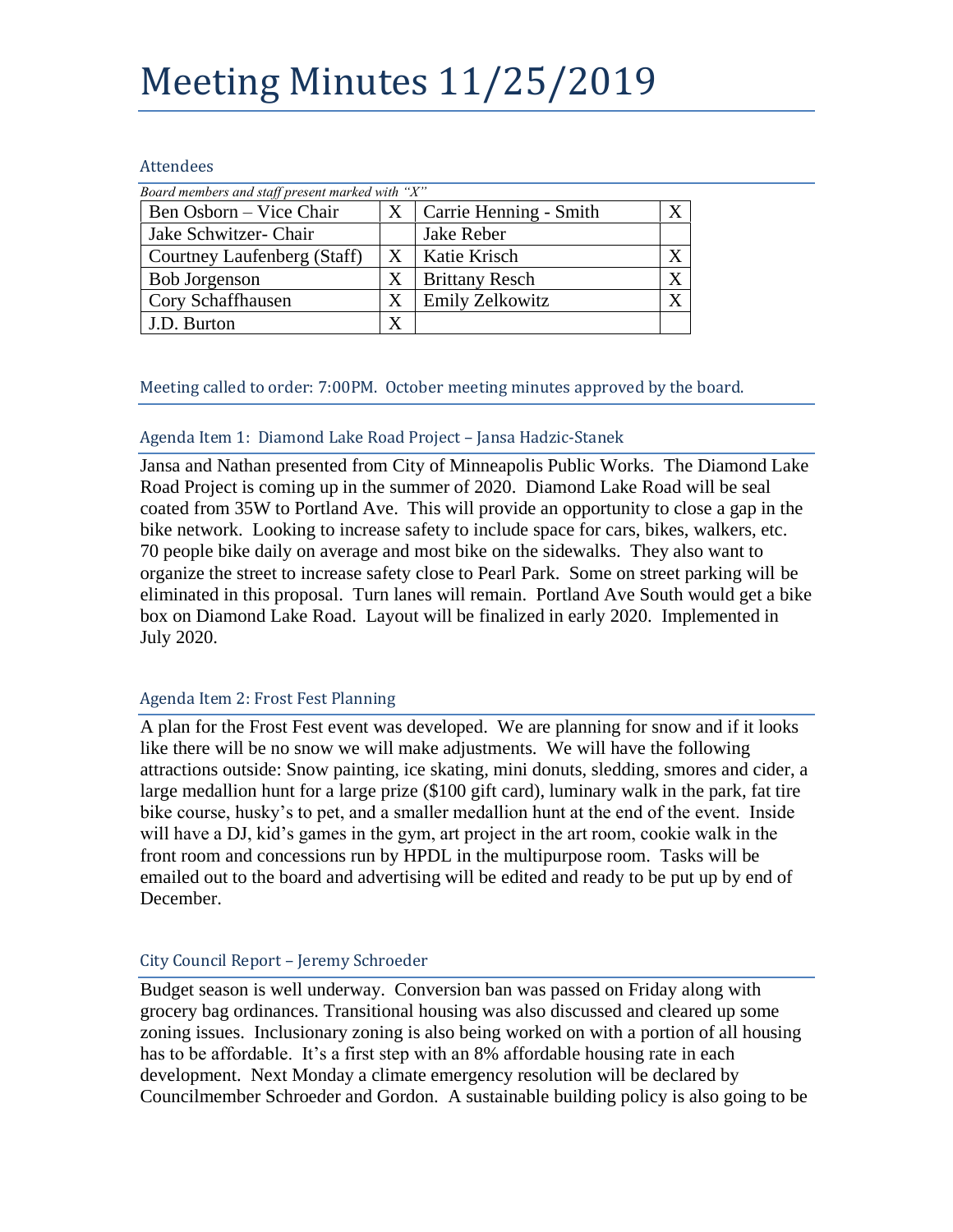brought up. In addition, a carbon study will be discussed to see how much carbon costs the city. Public coffee hours are still taking place in the ward.

#### Agenda Item 3: Strategic Planning

The board discussed the calendar for 2020. In addition to the items listed the board plans to add back the March Crime meeting with the intention to roll out the security improvement grants at that time. Courtney will adjust the budget and have a final for board approval at the December meeting.

#### Agenda Item 4: NCR Updates – David and Casey

2020 census and 2020 elections. The census happens every 10 years and it doesn't reset for another 10 years. There is less money for staffing to help get people to take the census so there will need to be a larger grass roots effort to do the census in 2020. The City is putting together materials that we will link to on our social media and in our newsletter in early 2020. We have also invited a census rep to have a table at Frost Fest in January and will look for other opportunities to have them at other events in our neighborhood.

#### Financial Review

The HPDL board reviewed the Program Activities budget and approved the following plan modification: Move \$1,000 from promote neighborhood block clubs to graffiti abatement. Move \$5,045.08 from Triangle Park and \$10,000.00 from Promote Neighborhood Businesses for a total of \$15,045.08 to Building Community to cover the Brew N Stew expenses from the 2019 event. The board would also like to move \$.49 from Phase 1 to Building Community in the Phase II contract to close out the Phase 1 contract. 8 board members approved the move with one member voting no. Courtney will post this information on the website for the 21-day notification and will then send it to the City for next steps. The 2020 operating budget will be approved at the December meeting.

#### Committee Updates

- **Picnic in the Park:** none
- **Environmental:** none
- **Frost Fest:** See above
- **Triangle Park:** none
- **Garage Sale:** none
- **Business Association:** none
- **Communications:** none
- **Brew and Stew:** none